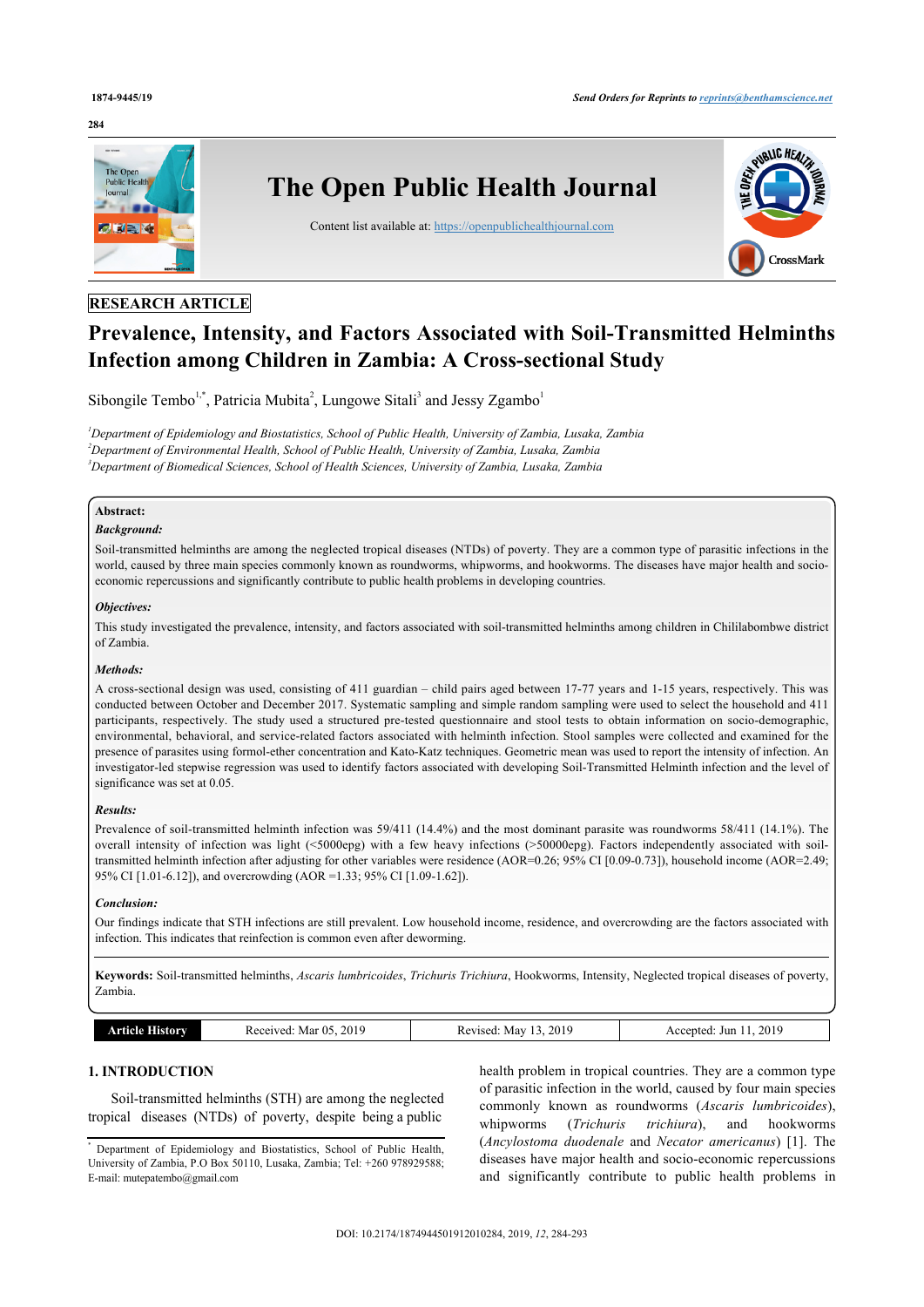developing countries [\[1\]](#page-8-0). World estimates show that more than 1.5 billion people (24% of the world's population) worldwide are affected, and the greatest numbers of infection occur in sub-Saharan Africa, the Americas, China, and east-Asia [\[2\]](#page-8-1). Global numbers of infection and disease burden attributed to soil-transmitted helminths infection in 2014 were 819.0 million people were infected with *A. lumbricoides*, 464.5 million with *T. trichiura*, and 438.9 million with hookworm [\[3\]](#page-8-2). Approximately 4.98 million disability-adjusted years lost to STH with 68% to hookworms, 22% to *A. lumbricoides*, and the remaining 13% to *T. trichiura* and the majority of the cases occurred in Asia (67% and YLDs 68%)[[3\]](#page-8-2). In sub-Saharan Africa, an estimated 198 million people are infected with hookworms, 173 million with *A. lumbricoides*, and 162 million with *T. trichiura* [[4](#page-8-3)].

Prevalence surveys on helminths in many districts of Zambia have been conducted [[5](#page-8-4)]. Studies conducted in Kafue, Siavonga, and Mazabuka districts in Zambia between 2010 and 2017 among pre-school children indicate that soil-transmitted helminths are common with prevalence ranging from 12.1% to 17% [[6,](#page-8-5) [7\]](#page-8-6). Mass drug administration (MDA) to the riskiest population including school-aged children (SAC) is the principal strategy to control soil-transmitted helminth infection in Zambia.

Reinfection, however, is possible after chemotherapy [\[8](#page-8-7), [9](#page-8-8)]. Reinfection can be prevented by regular deworming accompanied by good sanitation and hygiene practices[[10\]](#page-8-9). Despite the administration of deworming drugs during child health week and school health services, little research has been conducted to establish the intensity and local factors associated with reinfection of soil-transmitted helminths among children at the community level, particularly on the Copperbelt. Information on intensity is important in order to track the infection, assess its impact on the health of the child, and determine the severity of morbidity caused by the infection. Intensity also gives a benchmark against which to gauge the success of deworming activities. Therefore, the study aimed to determine the prevalence, intensity, and factors associated with soil-transmitted helminths among children in Chililabombwe District, Copperbelt Province, Zambia. This will help in finding control measures that are relevant to the control and prevention of infections.

### **2. MATERIALS AND METHODS**

#### **2.1. Study Design**

A cross-sectional study design was adopted in collecting data that was a basis in determining the prevalence, intensity, and factors associated with soil-transmitted helminths infection among children. The study population included children aged between 1-15 years, their parents/guardians and only usual residents of Chililabombwe. This was a community-based study conducted between October and December 2017.

#### **2.2. Study Site**

The study was conducted in Chililabombwe district in the Northern part of Copperbelt province. The district is approximately 40 km from the provincial capital Ndola with a total surface area of 1,029 sq. /km and projected population of 114,282: 4,155 under 1 year, 19,512 under five years, 20,125 under 15 years, 21,247 5-14 years, and 49,243 above 15 years (CSO, 2010). It lies North of Democratic Republic of Congo, East of Mufulira, South of Chingola and Southwest of Solwezi. The district's main activity is mining with small scale farming in the peri–urban areas and trading.

#### **2.3. Study Variables**

The main outcome variable was soil-transmitted helminths (binary outcome) and the predictor variables were the demographic, socio-economic, behavioural, service-related, and environmental characteristics.

#### **2.4. Sample Size**

The sample size was estimated using a formula for survey sample size estimation at 95% level of confidence.

Where; n = 
$$
\frac{(Z_{1 - a/2})^2 \times p \times (1 - p)}{d^2}
$$

n = sample size,  $Z_{1-a/2}$  = value of the standard normal distribution (1.96) corresponding to a significance level of 0.05 for a 2-sided test,  $d =$  margin of error (0.05), the prevalence (p  $= 0.3341$ ) assumption of the study was based on a survey conducted in Chililabombwe [[5](#page-8-4)]. This gave a sample size of 341.87 approximately 342 children. This sample was inflated by 20% to 411 guardian - child pairs to account for a nonresponse rate.

#### **2.5. Sampling Procedure**

The district was stratified according to the Health centre catchment areas. There are five catchment areas in the district. These are Chimfunshi (7,005), Kasumbalesa (10,187), Kakoso (18,080), Lubengele (81,108), and Konkola (2,067). The proportions were obtained by dividing the catchment area population by the total population multiplied by the calculated sample size. Systematic sampling was used to select households. Total households were obtained from the District Health Office projected households per catchment area. The sampling starting point was a random number selected between the calculated intervals in each catchment area using the Health Centre zone population distribution. In an event that the household picked did not meet the criteria (children aged 1-15 years) or there were no residents present, substitution method was used to select the next household. In an event where the selected households had more than one child aged 15 and below, simple random sampling was used to select the participant. Simple random sampling was achieved by writing participant numbers on pieces of paper, placing in a plastic bag, mixing, and asking the participant to select one paper. Once a child is enrolled in the study, the guardian or parent was automatically enrolled in the study after obtaining consent and assent. We planned to exclude children who had received antihelminths medication within 3 months and visitors. We did not exclude any child because during the course of the study we found that our participants were dewormed more than 6 months ago. This is because the district conducts periodic deworming and the last deworming was conducted in April 2017.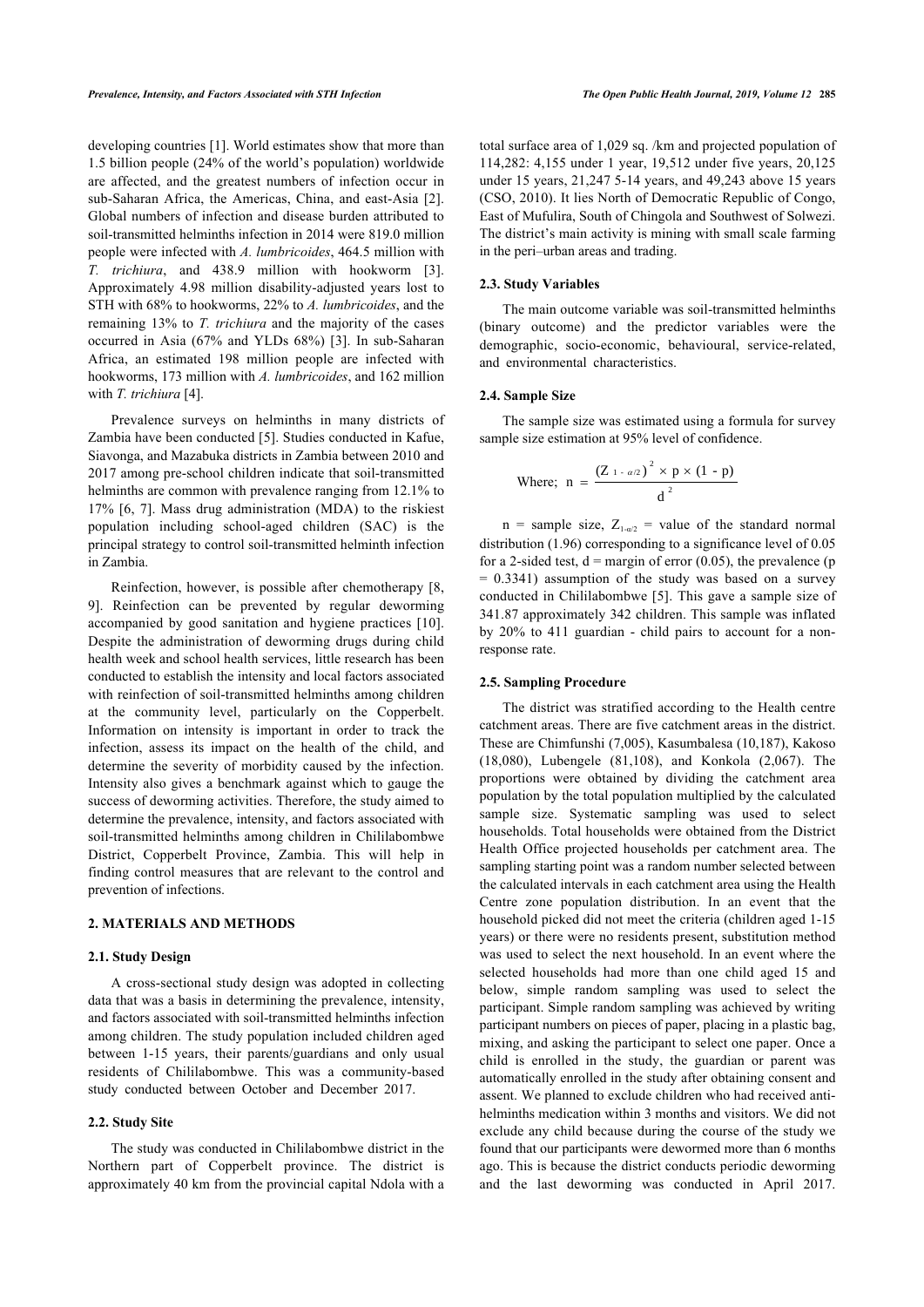Therefore, all selected children were included in the study.

#### **2.6. Data Collection**

Primary data was collected by administering questionnaires to the study participants in both English and Bemba (languages commonly spoken in Chililabombwe). The questionnaires included questions on demographic, socio-economic, behavioural, service-related, and environmental characteristics. To validate the data collection tools (questionnaire and checklist), a pilot study was conducted in Nchanga South, Nchanga North, and Kalilo in Chingola district. The gaps identified were discussed and corrected to ensure that all salient issues were captured and included in the questionnaire and checklist. The questionnaire was completed by interviewing children and parents or guardians. A checklist was used to record laboratory results.

#### **2.7. Stool Sample Collection**

After the interviews, stool was collected the next morning by the research assistants with the help of parents or guardians using a small-mouthed, tight, and leak-proof container with aid of a spatula. The containers were labeled with the participant's identification number, sex, age, time, and date of collection. The specimens were stored and transported in ice boxes within 6 hours to the laboratory.

#### **2.8. Laboratory Methods**

The stool was analyzed under a microscope for parasites using concentration technique (formol-ether method) and Kato-Katz technique was used for quantification. Two techniques were used because of Kato-Katz has low sensitivity for a single sample; it is recommended to collect consecutive stool samples that are subjected to multiple Kato-Katz thick smear tests in order to enhance the sensitivity. Two separate slides per technique were prepared and read by two separate technicians for quality assurance. A sample of 10% drawn for quality assurance was cross-checked by the laboratory in-charge. For Kato-Katz, slides were read twice; first within 30-60 minutes for the detection of hookworm eggs and again after approximately 2 hours for the analysis of roundworms and whipworms. This was because the glycerin in the Kato-Katz dissolves the hookworm eggs faster after about an hour. The number of helminth eggs in each of the two thick smears prepared from a single fresh stool sample collected from each participant were added, divided by 2 and then multiplied by 24, as recommended by the WHO for the template used. Egg counts as egg per gram of stool were used to classify the intensity of infection as slight, moderate, or high. Geometric mean was used to report intensity as opposed to arithmetic mean because it gives a more accurate measure of central tendency. The following formula for geometric mean was used:

## **Geometric mean = exp**  $[\sum \log (eng +1) \div n] - 1$  [[11\]](#page-8-10)

#### **2.9. Statistical Methods**

<span id="page-2-0"></span>Data were analysed using STATA software version 13 (Stata Corporation, College Station, TX, USA). For normally distributed variables, the mean and standard deviation were reported. For non-normally distributed variables, the median and interquartile range were reported. To check for differences in normally distributed variables (age of child and age of guardian) and non-normally distributed variables (number of bedrooms, total household members and number of shared rooms), a two-sample t-test and Wilcoxon rank sum test were used, respectively. Categorical variables were first reported as absolute frequencies with associated percentages; Chi-square test was used to ascertain the association between categorical independent variables and development of soil-transmitted helminths. To compare egg count values between the different catchment areas, the Kruskal-Wallis H test was used because egg count per gram was not normally distributed. The bivariable and multivariable logistic regression model was used to identify factors associated with developing soil-transmitted helminths. Odds ratio (OR) and 95% confidence interval (CI) were reported. Cut off point for statistical significance was set at 5%.

#### **3. RESULTS**

#### **3.1. Demographic Characteristics of Study Participants**

There were 411 children – guardian pairs in the study. Age of children ranged from 1 to 15 years with a mean of 6 years and 7 years for helminthic and non-helminthic infection, respectively (Table **[1](#page-2-0)**). Most of the children with helminthic infection were females 52.5% (31/59). A total of 81.4% (48/59) with helminthic infection and 68.5% (241/352) with nonhelminthic infection lived in the urban areas of Chililabombwe.

Age of guardian ranged from 17 to 77 years with a mean of 36 years (SD 10.3 years) and 37 years (SD 11 years) for helminthic and non-helminthic infection, respectively. A total of 74% (43/59) guardians in the helminthic group and 80% (279/352) guardians in the non-helminthic group were females. Most of the guardians with helminthic children in the study were married 79.7% (47/59). A total of 55.9% (33/59) guardians in the helminthic group and 53.7% (187/352) guardians in the non-helminthic group had attained at least secondary education and above. Employment status of guardians was 18.6% (11/59) for the helminthic group and 17.8% (62/352) for the non-helminthic group. About 50% (28/59) and 57% (187/352) of the guardians earned less than K500 per month in the helminthic and non-helminthic group, respectively.

On average, household members were 6 (IQR=4, 8) and a house consisted of two bedrooms and three people sharing a room. There was a significant difference between helminthic and non-helminthic children in relation to residence and number in a shared room ( $P \le 0.05$ ). About 72.9% (43/59) and 71.5% (251/352) children in the helminthic and non-helminthic group, respectively, reported washing their hands with soap after using the toilet. Nearly 72.9% (43/59) and 74.3% (257/352) children in the helminthic and non-helminthic group, respectively, played barefoot. The majority of the guardians washed their vegetables before cooking in the helminthic 89.9% (53/59) [an](#page-3-0)d non-helminthic 90.2% (317/352) groups as shown in Table **2**.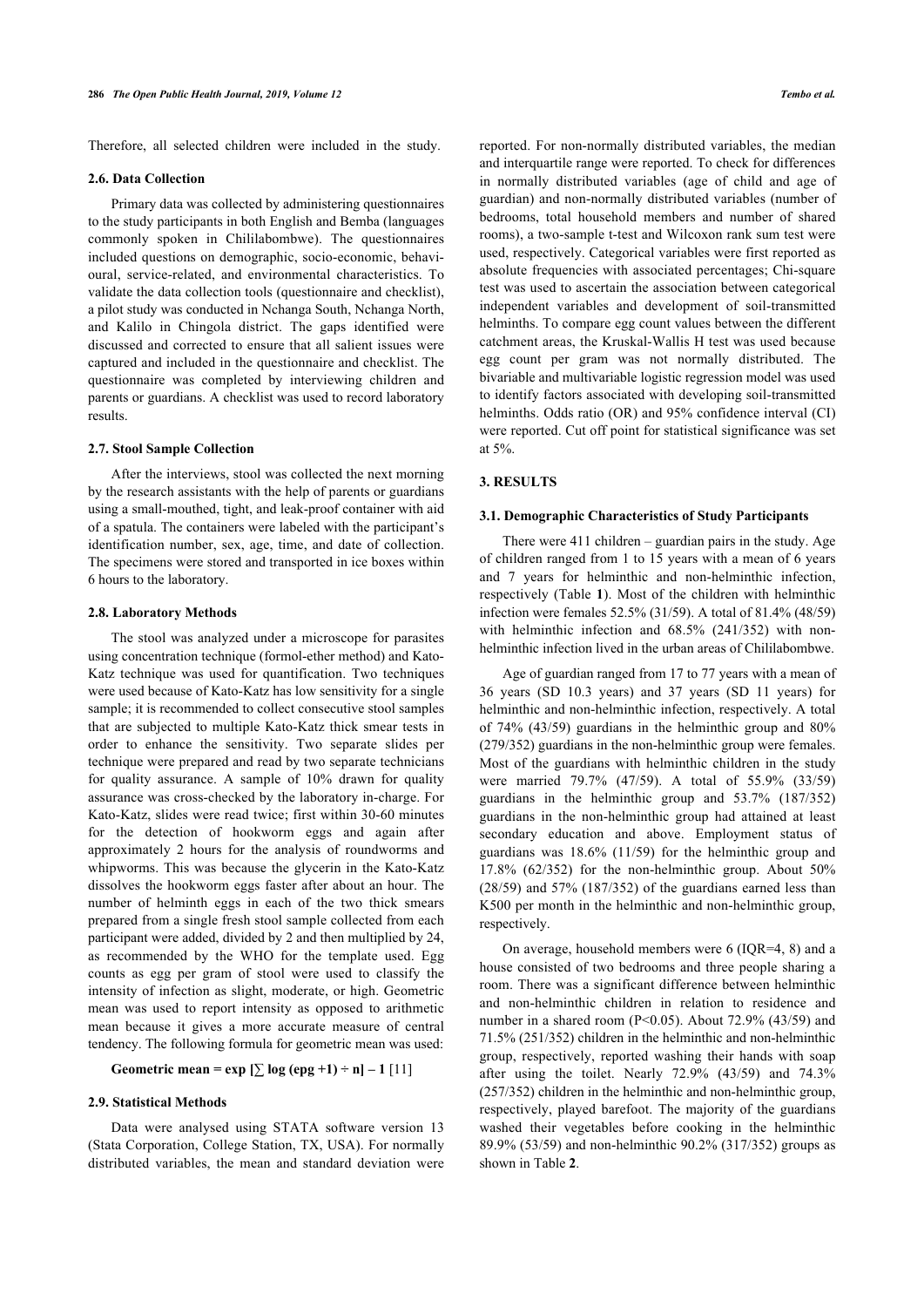|                       | Infected $(N=59)$ | Uninfected (N=352)                |                      |  |
|-----------------------|-------------------|-----------------------------------|----------------------|--|
| <b>Characteristic</b> | $\ln$ (%)         | $n$ (%)                           | P-value              |  |
|                       |                   | <b>Age of Child</b>               |                      |  |
| Mean (SD)             | $6(3.5)*$         | $7(3.7)$ *                        | $0.112^{a}$          |  |
|                       |                   | <b>Sex of Child</b>               |                      |  |
| Female                | 31(52.5)          | 185 (52.7)                        | 0.981 <sup>b</sup>   |  |
| Male                  | 28(47.5)          | 166 (47.3)                        |                      |  |
|                       |                   | <b>Age of Guardian</b>            |                      |  |
| Mean (SD)             | $37(10.3)*$       | $36(11)*$                         | $0.696$ <sup>a</sup> |  |
|                       |                   | <b>Sex of Guardian</b>            |                      |  |
| Female                | 43(74.1)          | 279 (79.7)                        | $0.335^{b}$          |  |
| Male                  | 15(25.9)          | 71(20.3)                          |                      |  |
|                       |                   | <b>Marital Status of Guardian</b> |                      |  |
| Married               | 47 (79.7)         | 263 (74.0)                        | $0.434^b$            |  |
| Not Married           | 12(20.3)          | 88 (25.1)                         |                      |  |
|                       |                   | <b>Residence</b>                  |                      |  |
| Urban                 | 48 (81.4)         | 241 (68.5)                        | $0.045^b$            |  |
| Rural                 | 11(18.6)          | 111(31.5)                         |                      |  |

## **Table 1. Demographic characteristics of study participants stratified by soil-transmitted helminth (STH) infection.**

\* Mean of the age of child and guardian with associated standard deviation.<sup>a</sup>Two sample t-test.<sup>b</sup>Chi-square test.

## <span id="page-3-0"></span>**Table 2. Socioeconomic and behavioral characteristics of study participants stratified by STH infection.**

|                       | Infected (N=59) |                                      | Uninfected (N=352) |      | P-value              |
|-----------------------|-----------------|--------------------------------------|--------------------|------|----------------------|
| <b>Characteristic</b> | (n)             | (%)                                  | (n)                | (%)  |                      |
|                       |                 | <b>Education of Guardian</b>         |                    |      |                      |
| No formal education   | 3               | 5.1                                  | 25                 | 7.2  | $0.925$ <sup>a</sup> |
| Primary               | 23              | 39.0                                 | 139                | 39.1 |                      |
| Secondary and above   | 33              | 55.9                                 | 187                | 53.7 |                      |
|                       |                 | <b>Occupation of Guardian</b>        |                    |      |                      |
| Self-employment       | 38              | 64.4                                 | 219                | 62.9 | $0.915$ <sup>c</sup> |
| Formal employment     | 11              | 18.6                                 | 62                 | 17.8 |                      |
| Unemployment          | 10              | 17.0                                 | 67                 | 19.3 |                      |
|                       |                 | <b>Household Income</b>              |                    |      |                      |
| $0 - 500$             | 28              | 50.0                                 | 187                | 56.7 | $0.284^*$            |
| 501-1000              | 18              | 32.1                                 | 67                 | 20.3 |                      |
| 1001-2000             | 5               | 8.9                                  | 31                 | 9.4  |                      |
| 2001-3500             | $\overline{2}$  | 3.6                                  | 31                 | 9.4  |                      |
| 3501-5000             | $\overline{2}$  | 3.6                                  | 10                 | 3.0  |                      |
| >5001                 |                 | 1.8                                  | 4                  | 1.2  |                      |
|                       |                 | <b>Total Bedrooms in a Household</b> |                    |      |                      |
| Median (IQR)          | $2(2-3)$        |                                      | $3(2-3)$           |      | 0.579 <sup>b</sup>   |
|                       |                 | <b>Total members in a Household</b>  |                    |      |                      |
| Median (IQR)          | $6(4-8)$        |                                      | $6(4-8)$           |      | $0.8049^{\circ}$     |
|                       |                 | No. in a Shared Room                 |                    |      |                      |
| Median (IQR)          | $3(2-4)$        |                                      | $3(2-3)$           |      | $0.0417^b$           |
|                       |                 | <b>Hand Washing</b>                  |                    |      |                      |
| Yes                   | 48              | 81.4                                 | 295                | 85.1 | $0.473$ <sup>c</sup> |
| N <sub>o</sub>        | 11              | 18.6                                 | 52                 | 15.0 |                      |
|                       |                 | <b>Hand Washing with Soap</b>        |                    |      |                      |
| Yes                   | 43              | 72.9                                 | 251                | 71.5 | $0.829$ <sup>c</sup> |
| No                    | 16              | 27.1                                 | 100                | 28.5 |                      |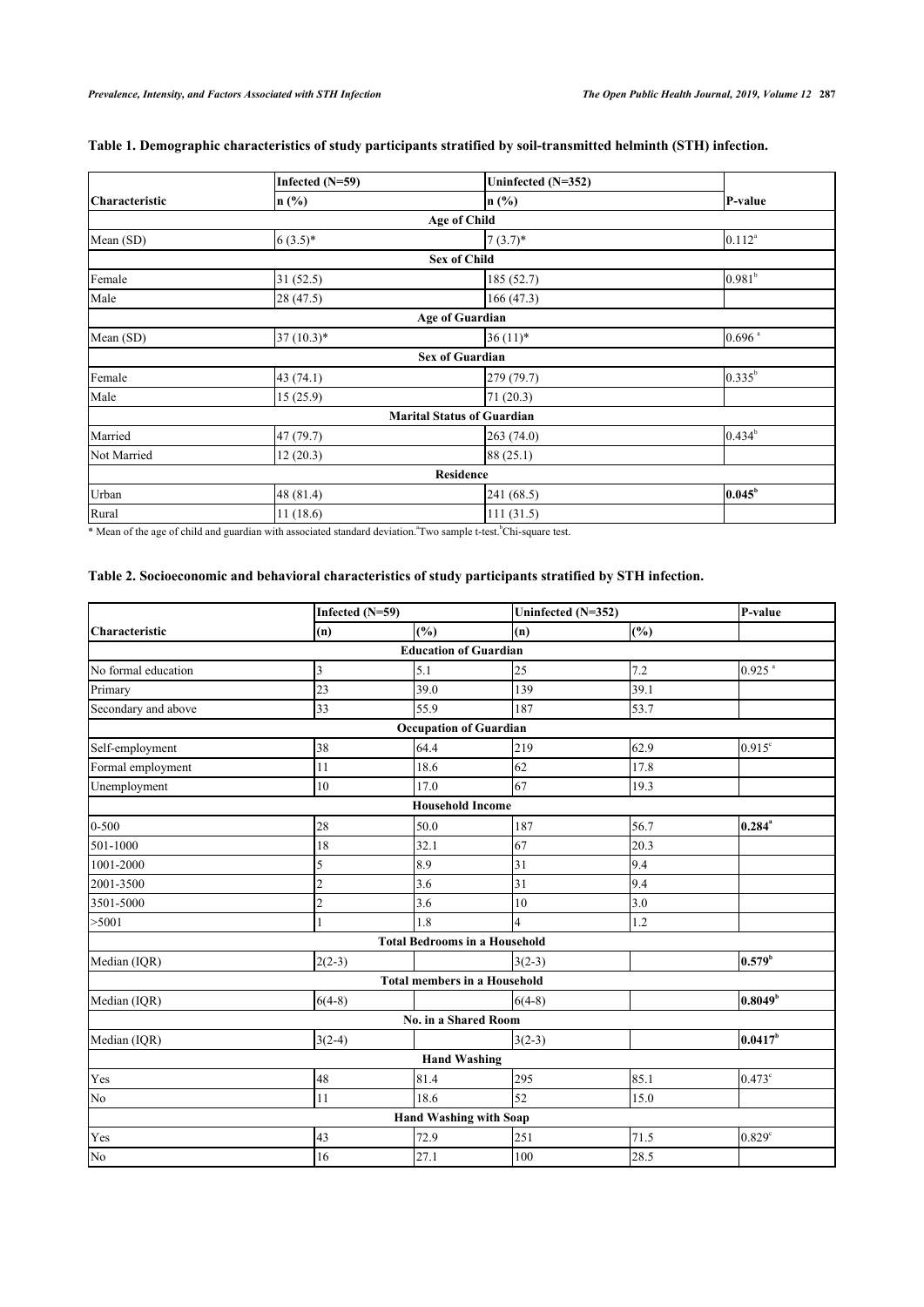#### **288** *The Open Public Health Journal, 2019, Volume 12 Tembo et al.*

*(Table 2) contd.....*

|                       | Infected $(N=59)$ |                              | Uninfected (N=352) |      | P-value              |
|-----------------------|-------------------|------------------------------|--------------------|------|----------------------|
| <b>Characteristic</b> | (n)               | $(\%)$                       | (n)                | (%)  |                      |
|                       |                   |                              |                    |      |                      |
|                       |                   | <b>Wearing Shoes</b>         |                    |      |                      |
| Yes                   | 43                | 72.9                         | 257                | 74.3 | $0.821$ °            |
| No                    | 16                | 27.1                         | 89                 | 25.7 |                      |
|                       |                   | <b>Washing of Vegetables</b> |                    |      |                      |
|                       |                   | <b>Before Cooking</b>        |                    |      |                      |
| Yes                   |                   | 89.8                         | 317                | 90.1 | $0.957$ <sup>c</sup> |
| No                    |                   | 10.2                         | 35                 | 9.9  |                      |

<sup>a</sup>Fishers exact - Chi-square test. <sup>b</sup>Two-sample Wilcoxon rank sum test. °Chi-square test

#### <span id="page-4-0"></span>**Table 3. Environmental and service-related characteristics of study participants stratified by STH infection.**

| <b>Characteristic</b> | <b>Infected</b><br>$(N=59)$ |                              | <b>Uninfected</b><br>$(N=352)$ |      | P-value              |
|-----------------------|-----------------------------|------------------------------|--------------------------------|------|----------------------|
|                       | (n)                         | $(\%)$                       | (n)                            | (%)  |                      |
|                       |                             | <b>Source of Water</b>       |                                |      |                      |
| Piped                 | 44                          | 74.6                         | 224                            | 63.8 | $0.108^{a}$          |
| Unpiped               | 15                          | 25.4                         | 127                            | 36.2 |                      |
|                       |                             | <b>Availability of Water</b> |                                |      |                      |
| Available             | 45                          | 76.3                         | 278                            | 79.0 | $0.654$ <sup>a</sup> |
| Not available         | 11                          | 18.6                         | 50                             | 14.2 |                      |
| Scarce                | 3                           | 5.1                          | 24                             | 6.8  |                      |
|                       |                             | <b>Sanitation</b>            |                                |      |                      |
| Flushable toilet      | 28                          | 47.5                         | 121                            | 34.5 | $0.139^{a}$          |
| Pour flush toilet     | 6                           | 10.2                         | 55                             | 15.7 |                      |
| Pit latrine           | 25                          | 42.4                         | 175                            | 49.9 |                      |
|                       |                             | <b>History of Deworming</b>  |                                |      |                      |
| Yes                   | 50                          | 84.8                         | 298                            | 85.4 | $0.898$ <sup>a</sup> |
| No                    | 19                          | 15.3                         | 51                             | 14.6 |                      |
|                       |                             | <b>Previous Deworming</b>    |                                |      |                      |
| Six months ago        | 41                          | 80.4                         | 224                            | 68.3 | 0.08 <sup>a</sup>    |
| I can't remember      | 10                          | 19.6                         | 104                            | 31.7 |                      |

a Chi-square test.

Most of the study participants had access to piped water in the helminthic group 74.6% (44/59) and non-helminthic group 63.8% (224/352) and water was available most of the times. A total of 47.5% (28/59) children with helminth infection in the study had access to flushable toilets and 49.9% (175/352) of non-helminthic infection used pit latrines. In both the helminthic and non-helminthic groups, 85% of the children had been dewormed before as shown in Table **[3](#page-4-0)**.

#### **3.2. Prevalence and Intensity of STH Infection**

The overall prevalence of STH infection was 14.36% (59/411) with *A. lumbricoides* (14.1; 58/411) being the main species followed by hookworm (0.2%; 1/411). The proportion of heavy infection was 3.4% (2/59), 11.9% (7/59) moderate infection, and 84.7% (50/59) light infection of total positive cases. All the heavy infections were due to *A. lumbricoides*.

The overall geometric mean egg count per gram of stool was 0.25.

The distribution of the STH infection was analysed according to age group per catchment area. The highest prevalence of STH was recorded in the age group 1-5 years in Kasumbalesa, Lubengele, and Konkola while in Kakoso it was in the age group of 6-10 years. Chimfunshi catchment area recorded no positive sample. There was no significant difference in egg count among the five catchment areas (pvalue >0.05) as shown in Fig. (**[2](#page-5-0)**).

#### **3.3. Risk Factors Associated with Soil-Transmitted Helminth Infection**

The best predictors of Soil-transmitted helminths were number in a residence shared room and household income (Pvalue 0.01 and 0.004, respectively) as shown in Table **[4](#page-6-0)**.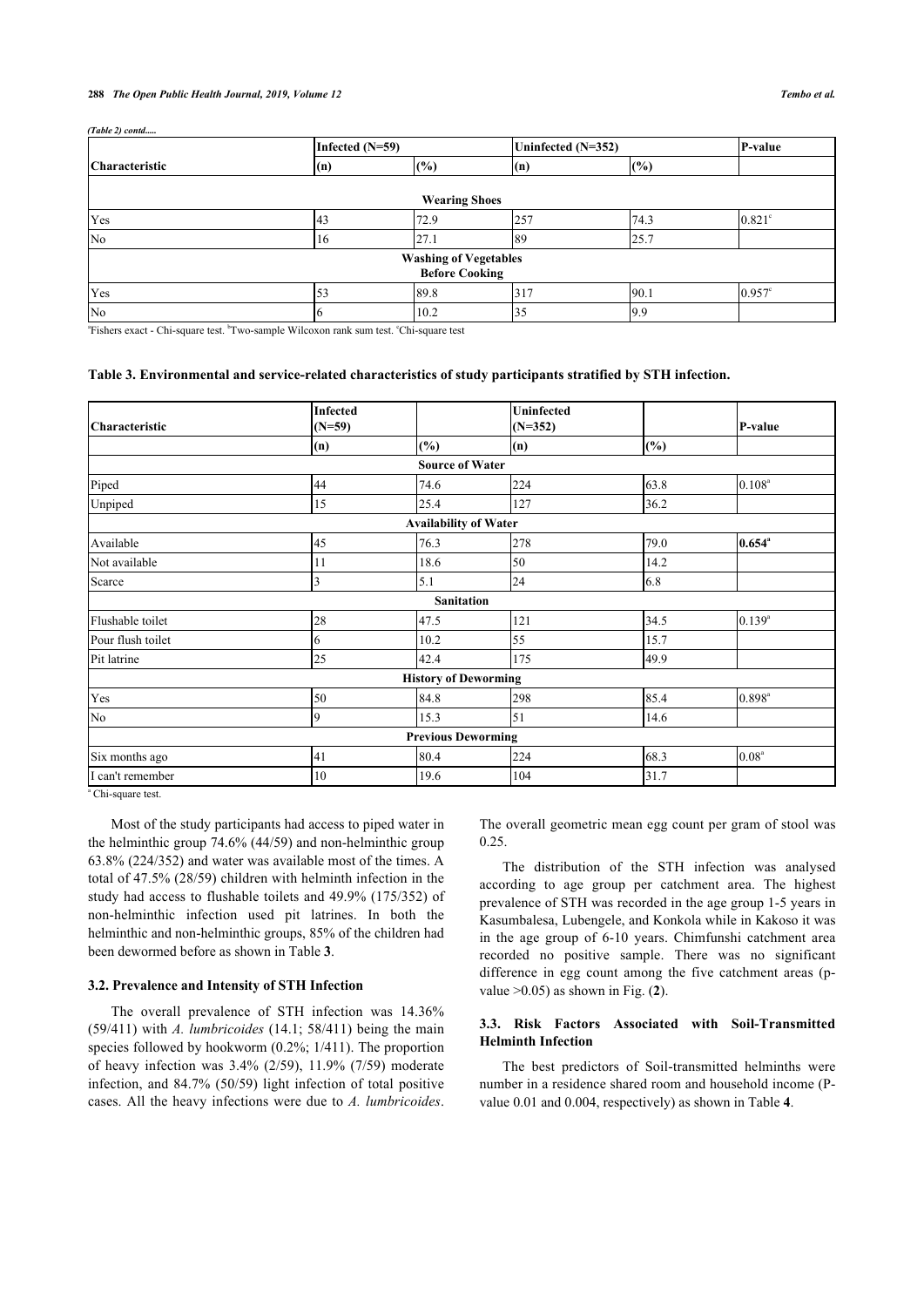

**Fig. (1).** Trial diagram: Prevalence, Intensity, and Factors Associated with Soil-Transmitted Helminths Infection among Children in Zambia: A Crosssectional study.

<span id="page-5-0"></span>

**Fig. (2).** Prevalence of Soil-Transmitted Helminths by Age Group and Residence.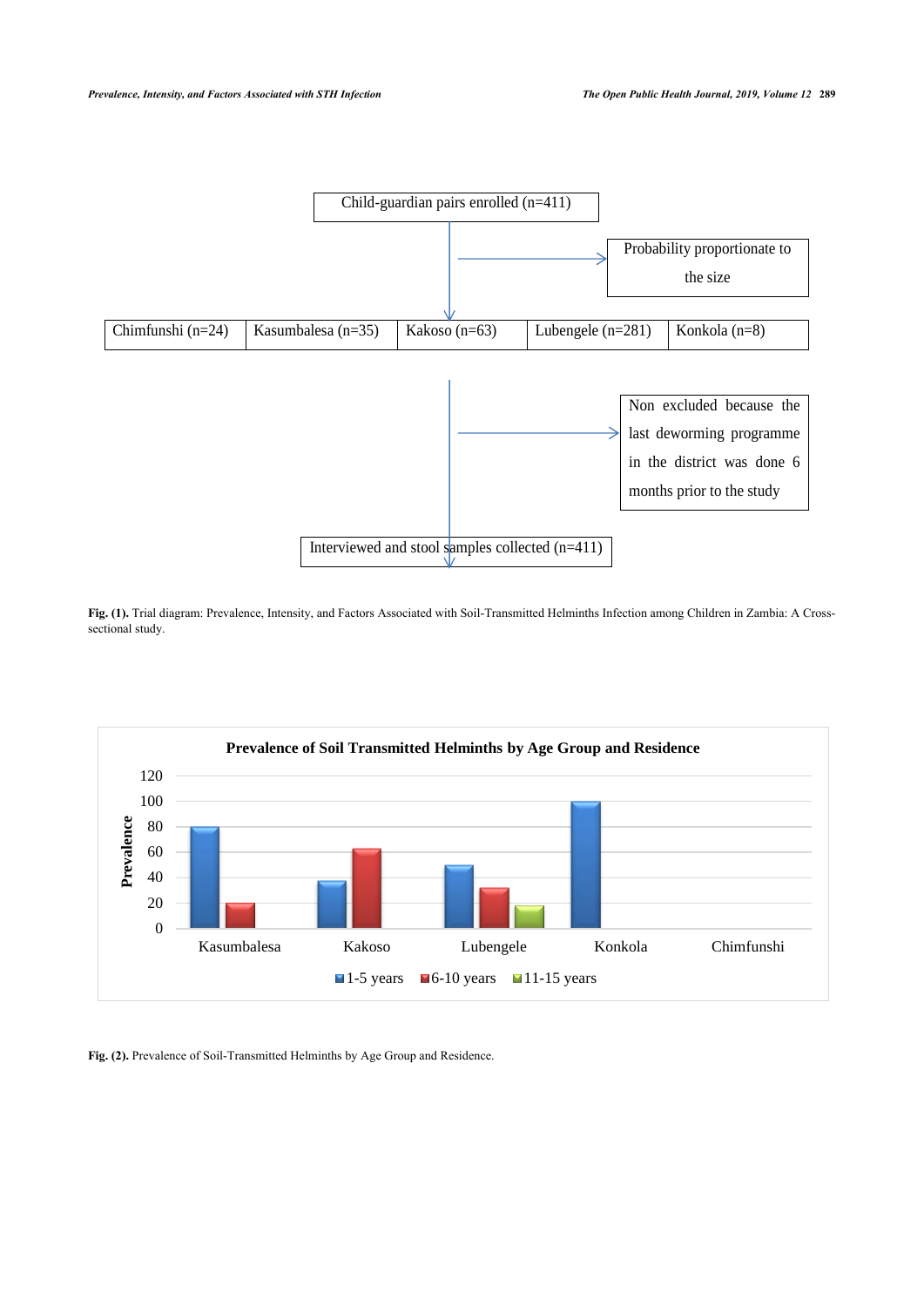

Fig. (3). Map showing prevalence by residence. Key: Lubengele – 75%; Kakoso – 14%; Kasumbalesa – 8%; Konkola – 3%

<span id="page-6-0"></span>

| Table 4. Factors associated with Soil-Transmitted Helminth Infection from the best model |  |
|------------------------------------------------------------------------------------------|--|
|                                                                                          |  |

|                     | <b>Univariable</b> |                                   | Multivariable      |         |  |  |  |  |
|---------------------|--------------------|-----------------------------------|--------------------|---------|--|--|--|--|
| Variable            | <b>OR(95% CI)</b>  | P-value                           | <b>AOR(95% CI)</b> | P-value |  |  |  |  |
| Age of child        | 0.95(0.88, 1.02)   | 0.225                             | 0.94(0.84, 1.05)   | 0.26    |  |  |  |  |
| <b>Sex of Child</b> |                    |                                   |                    |         |  |  |  |  |
| Female              |                    |                                   |                    |         |  |  |  |  |
| Male                | 1.01(0.58, 1.75)   | 0.981                             | 1.03(0.50, 2.12)   | 0.943   |  |  |  |  |
|                     |                    | <b>Sex of Guardian</b>            |                    |         |  |  |  |  |
| Female              | 1                  |                                   | $\mathbf{1}$       |         |  |  |  |  |
| Male                | 1.37(0.72, 2.61)   | 0.336                             | 2.16(0.88, 5.29)   | 0.092   |  |  |  |  |
|                     |                    | <b>Marital Status of Guardian</b> |                    |         |  |  |  |  |
| Married             |                    |                                   | $\mathbf{1}$       |         |  |  |  |  |
| Not Married         | 0.76(0.39, 1.50)   | 0.336                             | 0.51(0.20, 1.31)   | 0.161   |  |  |  |  |
|                     |                    | <b>Education of Guardian</b>      |                    |         |  |  |  |  |
| No formal education | 1                  |                                   |                    |         |  |  |  |  |
| Primary             | 1.41(0.39, 5.05)   | 0.598                             | 0.86(0.16, 4.54)   | 0.859   |  |  |  |  |
| Secondary and above | 1.47(0.42, 5.15)   | 0.546                             | 0.94(0.19, 4.74)   | 0.945   |  |  |  |  |
|                     |                    | <b>Occupation of Guardian</b>     |                    |         |  |  |  |  |
| Self-employment     | $\mathbf{1}$       |                                   | $\mathbf{1}$       |         |  |  |  |  |
| Formal employment   | 1.02(0.49, 2.12)   | 0.952                             | 0.51(0.18, 1.46)   | 0.211   |  |  |  |  |
| Unemployment        | 0.86(0.41, 1.82)   | 0.693                             | 0.85(0.28, 2.62)   | 0.783   |  |  |  |  |
|                     |                    | <b>Household Income</b>           |                    |         |  |  |  |  |
| $0 - 500$           | 1                  |                                   | 1                  |         |  |  |  |  |
| 501-1000            | 1.79(0.93, 3.45)   | 0.08                              | 2.49(1.01, 6.12)   | 0.047   |  |  |  |  |
| 1001-2000           | 1.08(0.39, 3.00)   | 0.887                             | 1.50(0.42, 5.33)   | 0.533   |  |  |  |  |
| 2001-3500           | 0.43(0.10, 1.90)   | 0.266                             | 0.68(0.13, 3.54)   | 0.646   |  |  |  |  |
| 3501-5000           | 1.34(0.28, 6.42)   | 0.718                             | 2.50(0.39, 16.16)  | 0.335   |  |  |  |  |
| >5001               | 1.67(0.18, 15.48)  | 0.652                             | 1.27(0.09, 18.58)  | 0.863   |  |  |  |  |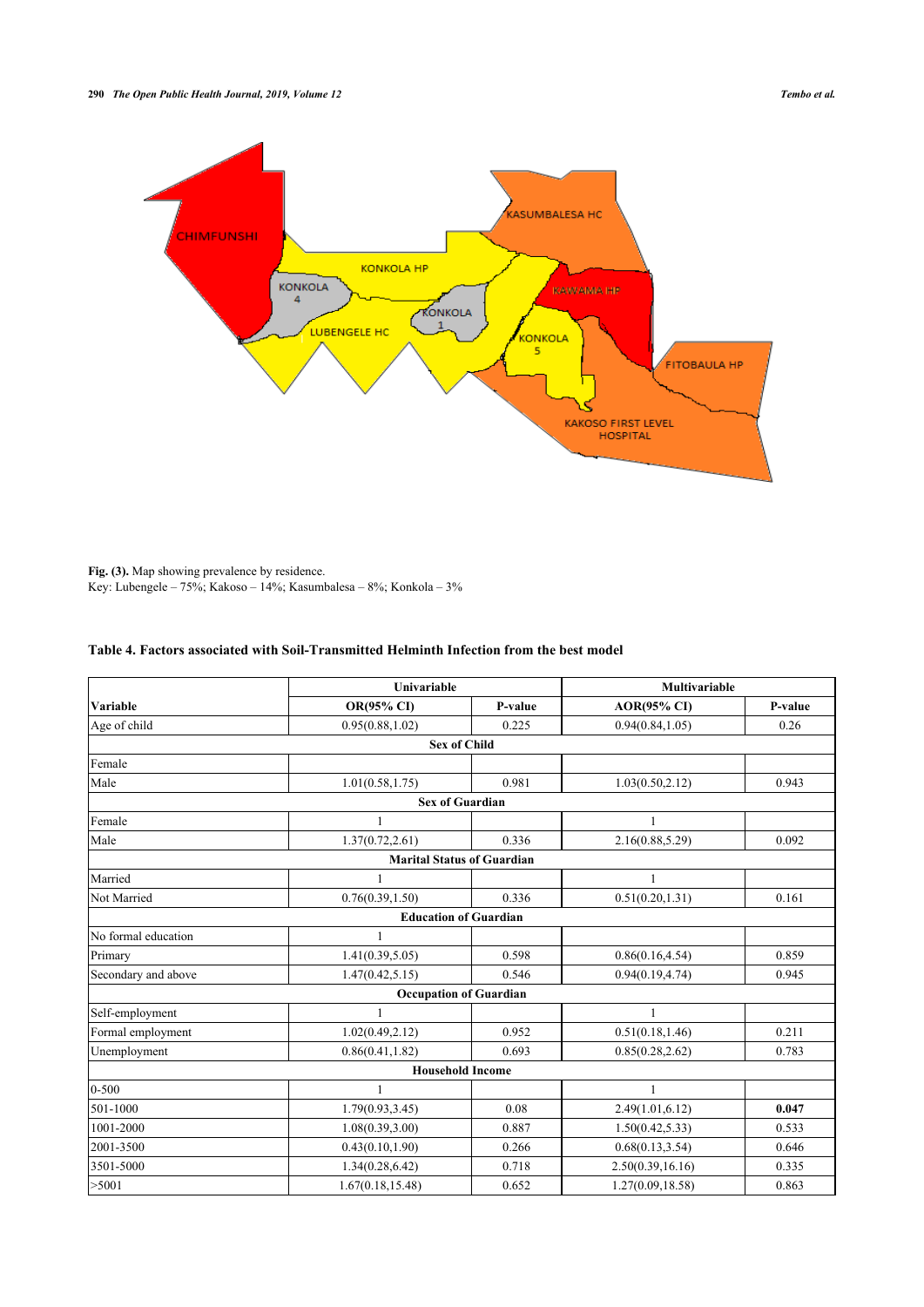|                      | Univariable                                                                                                                                     |                             | <b>Multivariable</b> |         |
|----------------------|-------------------------------------------------------------------------------------------------------------------------------------------------|-----------------------------|----------------------|---------|
| <b>Variable</b>      | <b>OR(95% CI)</b>                                                                                                                               | P-value                     | <b>AOR(95% CI)</b>   | P-value |
|                      |                                                                                                                                                 | Location                    |                      |         |
| Urban                |                                                                                                                                                 |                             |                      |         |
| Rural                | 0.50(0.25, 0.99)                                                                                                                                | 0.048                       | 0.26(0.09, 0.73)     | 0.01    |
|                      |                                                                                                                                                 | <b>Hand Washing</b>         |                      |         |
| Yes                  |                                                                                                                                                 |                             |                      |         |
| N <sub>0</sub>       | 1.30(0.63, 2.67)                                                                                                                                | 0.474                       | 0.65(0.18, 2.38)     | 0.514   |
| No. in a shared room | 1.27(1.09, 1.49)                                                                                                                                | 0.003                       | 1.33(1.09, 1.62)     | 0.004   |
|                      |                                                                                                                                                 | <b>History of Deworming</b> |                      |         |
| Yes                  |                                                                                                                                                 |                             |                      |         |
| N <sub>0</sub>       | 1.05(0.49, 2.27)                                                                                                                                | 0.898                       | 0.25(0.03, 2.03)     | 0.197   |
|                      | The more people shared a room, the greater the risk of developing soil-transmitted helminths (95% CI 0.09, 1.62 P=0.004) as shown in Table 3.4. |                             |                      |         |

**4. DISCUSSION**

*(Table 4) contd.....*

The study findings showed that Soil-Transmitted Helminths infections are still endemic and continue to be a major public health concern among children in Chililabombwe district with 14.4% of participants infected with at least one STH species. Thus out of the three STH species, *A. lumbricoides* infection was the most predominant (14.1%), followed by hookworm infection (0.2%). No infection was recorded due to *T. trichiura* species (0%). A hospital-based study conducted in Ndola at Arthur Davison Hospital also showed *A. lumbricoides* infection to be more prevalent compared to the *T. trichiura* and hookworm[[12](#page-8-11)]. Studies conducted in India, Ethiopia, and Cameroon also showed *A lumbricoides* to be the most common species [[13](#page-8-12) - [15\]](#page-9-0). Global estimates also reveal that *A. lumbricoides* infection has the widest distribution of infection [\[16\]](#page-9-1). The prevalence recorded for hookworm in this study is much lower than that recorded in Luangwa, Kalabo, and Serenje districts of Zambia ranging from 12.1% to 35% [[17\]](#page-9-2).

Most of the children had a light intensity of infection. This could be explained by the mass chemotherapy in the district which is done twice a year. The heaviest intensity was observed in older children (11-15 years). This could be explained by the fact that the deworming programme only targets less than five years children hence leaving the older children vulnerable to infection. As children interact with the other children, their playful behaviour exposes them to contaminated soil, water, and food hence the risk of rereinfection is high in older children. The study conducted in Cameroon also showed that the number of species increased with age [[18\]](#page-9-3). Another study done in Western Uganda showed heavy infection to be more in older children (above 5 years) than in younger children (less than 2 years) [\[19](#page-9-4)]. There was no significant difference in egg count among catchment areas. The observed intensity calls for deworming once a year according to the WHO classification of soil-transmitted helminth infection. The study, however, showed no significant association between age group and soil-transmitted helminths. This is contrary to the study conducted in India [[20\]](#page-9-5).

Prevalence (14.4%) recorded in this study is lower than that recorded during a survey conducted in the district by the Ministry of Health in 2012/2014 (33.41%) and in Mazabuka district (17%)[[5,](#page-8-4) [7\]](#page-8-6). Ministry of Health conducted a total enumeration of the school-aged children. Many factors like water supply, sanitation type, personal hygiene, socioeconomic status of the community, climate, educational status, and culture contribute to the differences in the prevalence and distribution of soil-transmitted helminths. Taking into account the sample size, the recorded prevalence in the study is still high. The national strategic plans are to reduce the morbidity of STH infection to a level where it will no longer be a public health problem and to reduce the prevalence to less than 10% in order to achieve the national goals of eliminating the high intensity of soil-transmitted helminths in school-age children and communities at risk. This reaffirms that the prevalence recorded in the study is still high.

Factors independently associated with infection in this study were overcrowding, residence, and household income. Overcrowding was measured by the number of people in a shared room. The more people shared a room, the greater the risk of developing soil-transmitted helminths. A study in Latin America found that household overcrowding was 1.81 times greater risk of soil-transmitted helminth infection compared to those with less than three occupants per room in the first three years of the life of a child[[21](#page-9-6)]. Another study in Chencha, Southern Ethiopia also found that overcrowding to be a contributor to helminth infection in school-aged children [\[22](#page-9-7)]. Other studies also found that when the family number increases, the occurrence of STH also increases [\[23](#page-9-8), [24](#page-9-9)]. In an overcrowded place, it is hard to keep cleanliness and prevent faecal contamination and pollution of premises hence the risk is high. In addition, intra-transmission is possible in overcrowded households hence the risk is high. Children who lived in urban areas were more prone to infection than children who lived in rural areas. Another study found urban areas to be more prone to infection than rural area [\[21,](#page-9-6) [25](#page-9-2)]. This could be explained by the fact that Chililambobwe district is mostly peri-urban with poor sanitation.

The study also found a significant association between household income and soil-transmitted helminths. Household income less than K1000 were strongly associated with soiltransmitted helminth infections. Household income was taken as a proxy measure of poverty. Poverty may have an influence on sanitation, access to clean water, personal hygiene, and education attainment. Even though the factors mentioned above were not statistically significant in this study. Other studies have found that being lower in socioeconomic status was a contributor to soil-transmitted helminth infections [\[21](#page-9-6), [26](#page-9-10) - [29](#page-9-11)].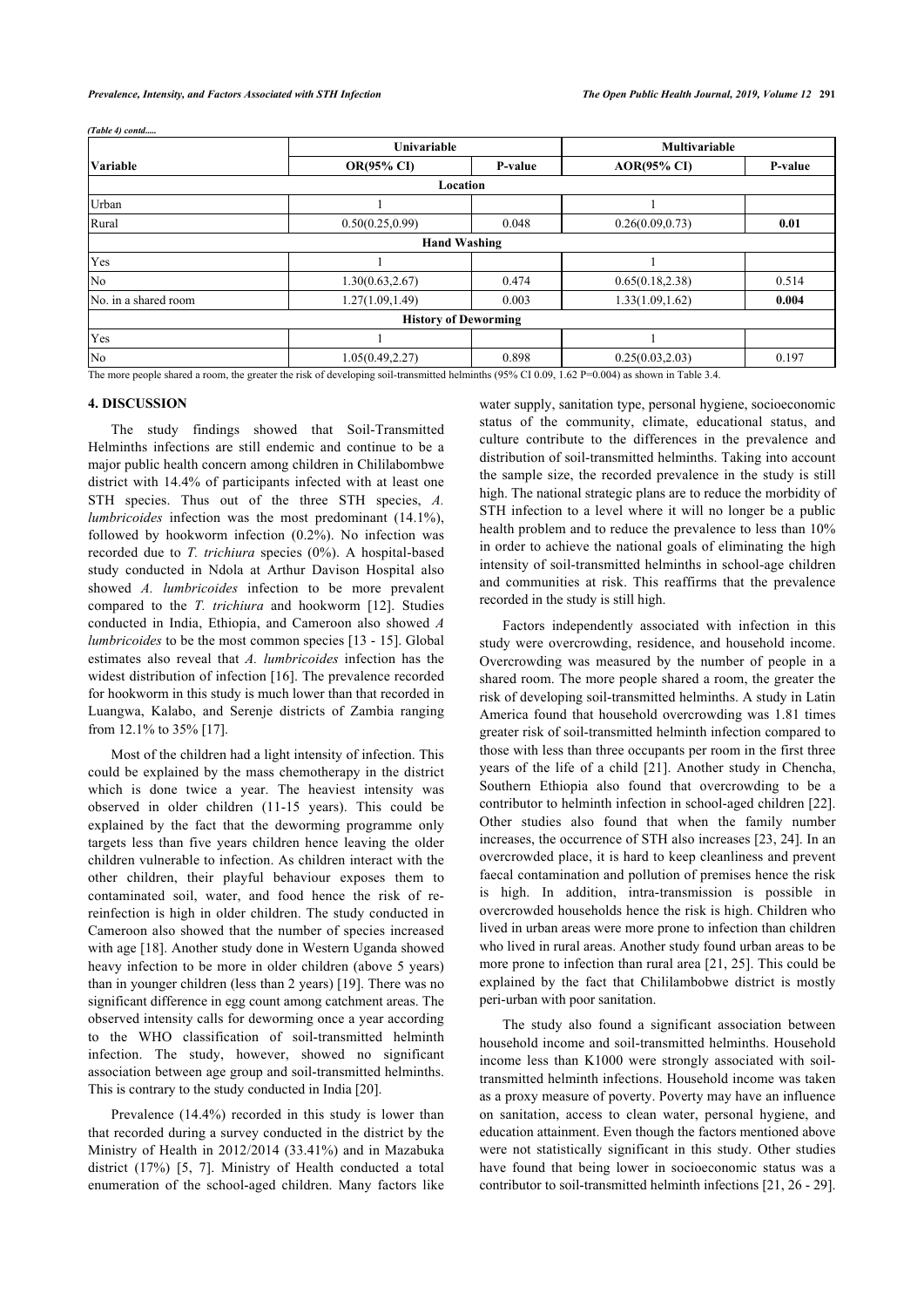Our findings showed no association between deworming and worm infestation (p-value 0.197). This is contrary to what was found in the study done in Ndola at Arthur Davison Hospital [[12\]](#page-8-11). This could be explained by the periodic deworming in children less than five years which took place six months prior to the study.

We found no significant association between behavioural, service-related, and environmental factors in this study area. This is contrary to other studies [\[15,](#page-9-0) [21](#page-9-6), [30](#page-9-12), [31](#page-9-7)]. In the current study, the socioeconomic characteristics of an individual were the main drivers of worm infestation. The socioeconomic characteristic has an influence on health, household income, residence, food, and the hygiene practices of an individual.

#### **5. LIMITAIONS**

<span id="page-8-0"></span>This study has certain limitations that need to be considered while interpreting the results. Most of the questions were self-reported and therefore obtaining accurate information is not possible. Residents were not comfortable to respond to some personal questions such as household income, number sharing a room, and total members. Hence we had 28% of our questionnaires missing some values. This might have affected the power of the study. This was handled by including all in the analysis. In additional, geographical boundaries of catchment area zones were difficult to assess. Hence we failed to present data on prevalence and intensity per zone.

#### <span id="page-8-3"></span><span id="page-8-2"></span><span id="page-8-1"></span>**CONCLUSION**

<span id="page-8-6"></span><span id="page-8-5"></span><span id="page-8-4"></span>This study ascertains that soil-transmitted helminth infection is present in Chililabombwe. The most common species is *A. lumbricoides*. The overall intensity of infection is light with a few heavy infections. The factors independently associated with worm infestation are household income, residence, and overcrowding. This indicates that reinfection is common even after deworming. Hence policymakers should advocate for factors to improve the living conditions of communities. Socioeconomic characteristics of the individual are an important proximate determinate of health. Chililambobwe has similar socioeconomic characteristics with most communities in Zambia. Thus we may conclude that the findings can be generalised to other districts. However, further studies are required to prove this hypothesis.

### <span id="page-8-9"></span><span id="page-8-8"></span><span id="page-8-7"></span>**ETHICS APPROVAL AND CONSENT TO PARTICIPATE**

<span id="page-8-10"></span>This study was approved by the University of Zambia Biomedical Ethics Research Committee (REF. NO. 037-06-17). Permission was also sought from Chililabombwe District Health Office (CDHO/117/17).

### <span id="page-8-11"></span>**HUMAN AND ANIMAL RIGHTS**

<span id="page-8-12"></span>No animals/humans were used for studies that are the basis of this research.

### **CONSENT FOR PUBLICATION**

Informed written assent and consent were obtained from each child and study subject's parents.

#### **AVAILABILITY OF DATA AND MATERIALS**

The data sets used/or analyze during the current study are available from the corresponding author on request.

#### **FUNDING**

The study was funded by Ministry of Higher Education.

### **CONFLICT OF INTEREST**

The authors declare no conflict of interest, financial or otherwise.

#### **ACKNOWLEDGEMENTS**

My gratitude goes to the Ministry of Higher Education for sponsoring my Master's Degree Programme and for providing a financial grant to support this research.

### **REFERENCES**

- [1] Tchuem Tchuenté LA. Control of soil-transmitted helminths in sub-Saharan Africa: diagnosis, drug efficacy concerns and challenges. Acta Trop 2011; 120(Suppl. 1): S4-S11. [\[http://dx.doi.org/10.1016/j.actatropica.2010.07.001](http://dx.doi.org/10.1016/j.actatropica.2010.07.001)] [PMID: [20654](http://www.ncbi.nlm.nih.gov/pubmed/20654%20570)
- [570](http://www.ncbi.nlm.nih.gov/pubmed/20654%20570)] [2] [http://www.who.int/en/news-room/fact-sheets/detail/soil-transmitted-h](http://www.who.int/en/news-room/fact-sheets/detail/soil-transmitted-helminth-infections)
- [elminth-infections](http://www.who.int/en/news-room/fact-sheets/detail/soil-transmitted-helminth-infections) [(Accessed on 22.09.2018)];
- [3] Pullan RL, Smith JL, Jasrasaria R, Brooker SJ. Global numbers of infection and disease burden of soil transmitted helminth infections in 2010. Parasit Vectors 2014; 7(1): 37.
	- [\[http://dx.doi.org/10.1186/1756-3305-7-37\]](http://dx.doi.org/10.1186/1756-3305-7-37) [PMID: [24447578\]](http://www.ncbi.nlm.nih.gov/pubmed/24447578)
- [4] Eliminating soil-transmitted Helminthiases as a public health problem in children: progress report 2001–2010 and strategic plan 2011–2020. Geneva: WHO 2012.
- [5] master plan, MCDMCH: Zambia's master plan towards the elimination of neglected tropical diseases -2015 to 2020. Ministry of Health, Lusaka7 2020.
- [6] Siwila J, Phiri IG, Enemark HL, Nchito M, Olsen A. Intestinal helminths and protozoa in children in pre-schools in Kafue district, Zambia. Trans R Soc Trop Med Hyg 2010; 104(2): 122-8. [\[http://dx.doi.org/10.1016/j.trstmh.2009.07.024\]](http://dx.doi.org/10.1016/j.trstmh.2009.07.024) [PMID: [19775715](http://www.ncbi.nlm.nih.gov/pubmed/19775715)]
- [7] Halwindi H, Magnussen P, Olsen A, Lisulo M. Potential contribution of adult populations to the maintenance of schistosomiasis and soiltransmitted helminth infections in the Siavonga and Mazabuka districts of Zambia. J Biosoc Sci 2017; 49(2): 265-75. [\[http://dx.doi.org/10.1017/S0021932016000201](http://dx.doi.org/10.1017/S0021932016000201)] [PMID: [27180827\]](http://www.ncbi.nlm.nih.gov/pubmed/27180827)
- [8] Jia T-W, Melville S, Utzinger J, King CH, Zhou X-N. Soil-transmitted helminth reinfection after drug treatment: a systematic review and meta-analysis. PLoS Negl Trop Dis 2012; 6(5)e1621 [\[http://dx.doi.org/10.1371/journal.pntd.0001621\]](http://dx.doi.org/10.1371/journal.pntd.0001621) [PMID: [22590656](http://www.ncbi.nlm.nih.gov/pubmed/22590656)]
- [9] Zerdo Z, Yohanes T, Tariku B. Soil-transmitted helminth reinfection and associated risk factors among school-age children in Chencha District, southern Ethiopia: a cross-sectional study. Journal of parasitology research 2016; 2016 [\[http://dx.doi.org/10.1155/2016/4737891\]](http://dx.doi.org/10.1155/2016/4737891)
- [10] World Health Organization, UNICEF. Prevention and control of schistosomiasis and soil-transmitted helminthiasis: World Health Organization/Unicef joint statement 2004.
- [11] Montresor A, Crompton DW, Hall A, Bundy D, Savioli L, Organization WH. Guidelines for the evaluation of soil-transmitted helminthiasis and schistosomiasis at community level: a guide for managers of control programmes 1998.
- [12] Mwale K, Siziya S. Intestinal Infestations in Under-Five Children in Zambia. Int J MCH AIDS 2015; 4(2): 40-6. [PMID: [27622006\]](http://www.ncbi.nlm.nih.gov/pubmed/27622006)
- [13] Ganguly S, Barkataki S, Karmakar S, *et al.* High prevalence of soiltransmitted helminth infections among primary school children, Uttar Pradesh, India, 2015. Infect Dis Poverty 2017; 6(1): 139. [\[http://dx.doi.org/10.1186/s40249-017-0354-7\]](http://dx.doi.org/10.1186/s40249-017-0354-7) [PMID: [28988538](http://www.ncbi.nlm.nih.gov/pubmed/28988538)]
- [14] Ako SE, Edith A, Vicky TN, Abiabia AN, Kimbi HK. Persistent Soil-Transmitted Helminth Infections and Associated Risk Factors among Children Aged Between 4 and 12 in Mile 16 Bolifamba, Buea, Cameroon: 6 Months Post-Deworming Campaign. Int J Trop Dis